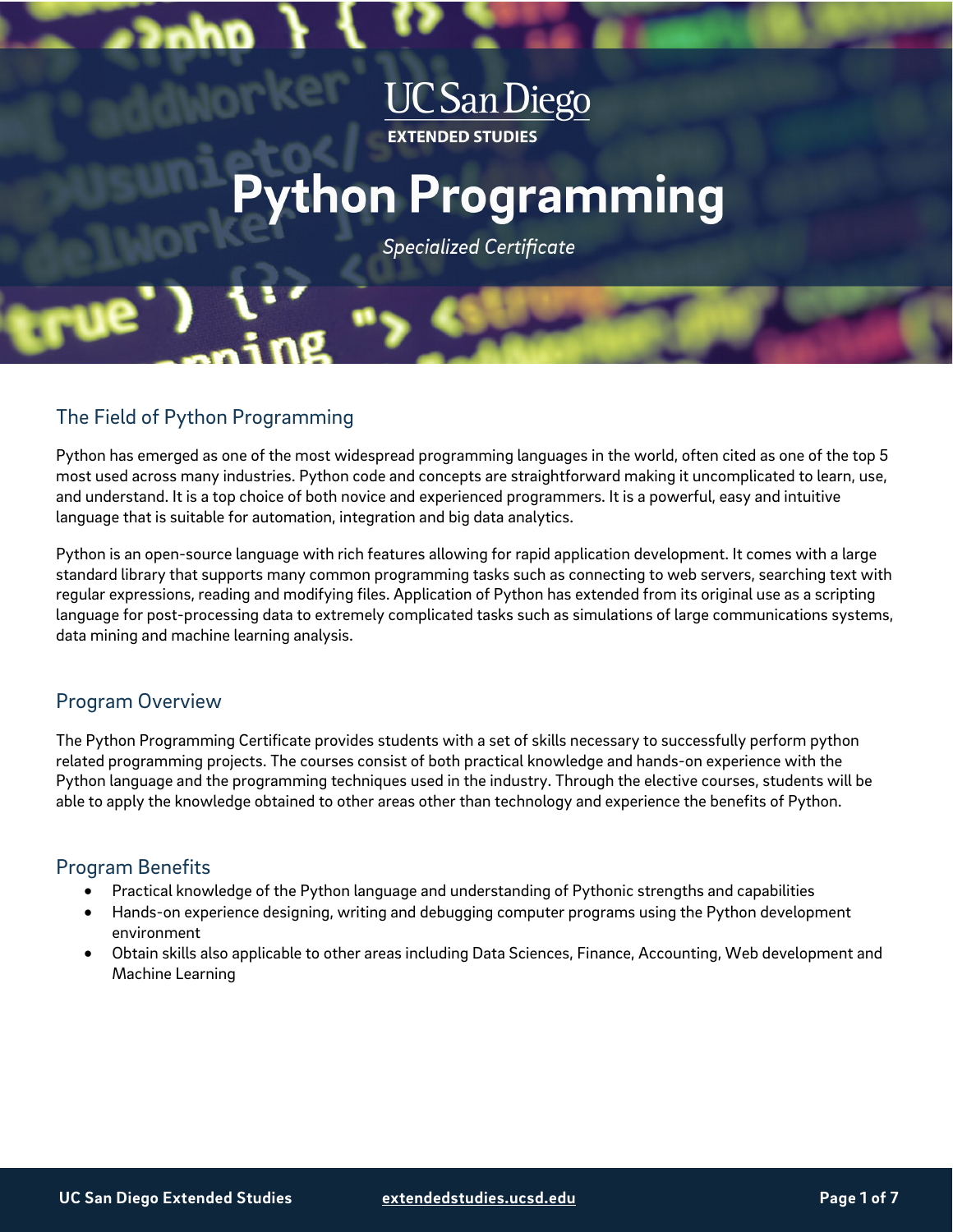

## Program Details

## **Prerequisites**

No prerequisites are required to enroll in this certificate.

## Requirements

There are three required courses and one elective course required to complete the Python Programming program. The chart below shows when and in what format courses are offered.

## **Electives**

Completion of one elective is required. Before enrolling in an elective, please see the course page for prerequisite skills or classes needed for each class.

| <b>Course</b><br><b>Title</b>           | Course No. | <b>Units</b> | <b>Course Offered</b> |               |               |               |
|-----------------------------------------|------------|--------------|-----------------------|---------------|---------------|---------------|
|                                         |            |              | Fall                  | <b>Winter</b> | <b>Spring</b> | <b>Summer</b> |
| <b>Required Courses</b>                 |            |              |                       |               |               |               |
| Introduction to Programming*            | CSE-40028  | 3.0          | Online                | Online        | Online        | Online        |
| <b>Python Programming Fundamentals*</b> | CSE-41273  | 3.0          | Online                | Online        | Online        | Online        |
| <b>Intermediate Python</b>              | CSE-41310  | 3.0          | Online                | Online        | Online        | Online        |
| <b>Elective Courses (one required)</b>  |            |              |                       |               |               |               |
| Data Analytics Using Python             | CSE-41204  | 3.0          | Online                | Online        | Online        | Online        |
| <b>Python Unit Testing</b>              | CSE-41316  | 3.0          | Online                |               | Online        |               |
| <b>Python for Informatics</b>           | CSE-41225  | 3.0          | Online                | Online        | Online        | Online        |
| <b>Python Web Frameworks</b>            | CSE-41315  | 3.0          | Online                |               | Online        |               |

\* An accelerated version is available that runs only for 5 weeks.

## Length

Students on average take about a year to complete this certificate. This certificate may be completed online from anywhere in the world. You have up to five years to complete all requirements for the certificate.

## **Cost**

Related fees are estimated at: \$95 registration fee, \$725 per course. The total *estimated* cost of the certificate is \$2,995, including related fees mentioned previously. This estimate may vary on variety factors including elective courses chosen, course format, vendor used for textbooks. The cost of attendance does not include parking, transportation, or personal expenses. *All estimated costs are subject to change;* current fees and textbooks are listed on our website.

Program fees are paid on a per-course basis, when you enroll in a course.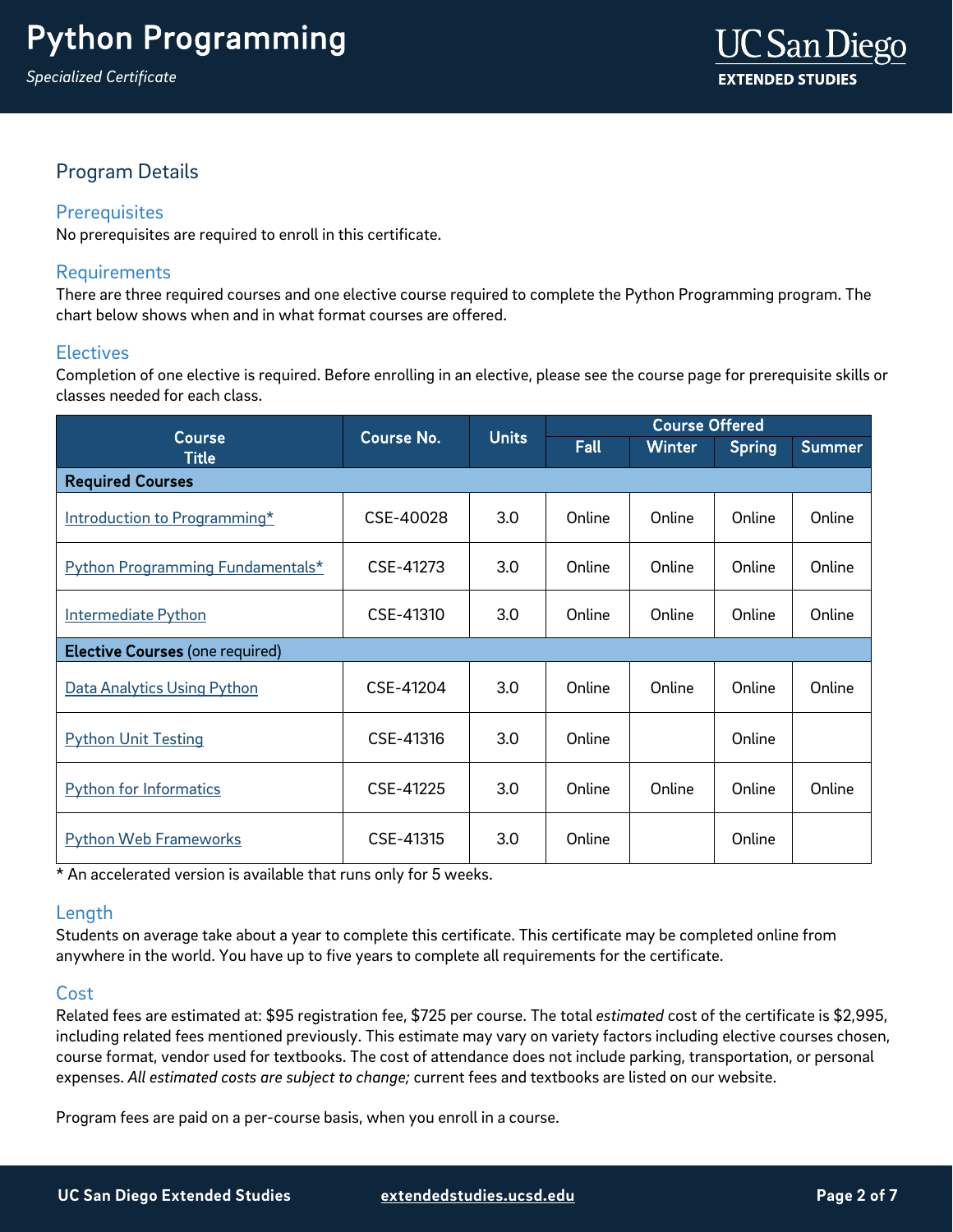

## Frequently Asked Questions

## About the Certificate

## How do I apply to the certificate program?

*STEP 1:* If you have a My Extension student account, skip to Step 2. If you do not have a My Extension account, go to [myextension.ucsd.edu,](mailto:https://myextension.ucsd.edu/?utm_source=faqs-pdf&utm_medium=pdf&utm_campaign=bst-rf-engineering) click "Create an account" on the right side of the page, and follow the instructions to create an account. Once you have a My Extension account, continue to Step 2.

*STEP 2:* Click on the "Apply Now" button on the certificate page. Complete the required fields on the application. Then click the "Save" button. Once you have saved the application, the "Submit" button will appear. Click the "Submit" button to submit your application for review and consideration. Once submitted, your application cannot be changed. You can track the progress of your application at [My Extension.](https://myextension.ucsd.edu/?utm_source=faqs-pdf&utm_medium=pdf&utm_campaign=bst-rf-engineering)

## Is there an application fee for the certificate program?

Current application or certificate enrollment fees, if any, are listed under the "Apply Now" button on th[e certificate page](https://extendedstudies.ucsd.edu/courses-and-programs/rf-engineering?utm_source=faqs-pdf&utm_medium=pdf&utm_campaign=bst-rf-engineering) on our website.

## Can I register for the certificate program at any time?

Yes, you may enroll in the program at any time. However, it is recommended that you enroll as soon as possible. The program curriculum may be updated at any time; if certificate requirements change, you must adhere to the curriculum *at the time of your enrollment into the certificate*. Enrolling in the certificate also gives you access to quarterly, personalized enrollment reminders from the program manager.

## Can this certificate program be completed entirely online?

Yes! This program is designed for you to take it online in the convenience of your own home or office. Some courses may also have in-class options, but all program requirements can be completed online. For online courses, all assignments, tests, and quizzes can be completed online and submitted through our online learning platform.

## How long do I have to complete the certificate?

You officially have five years from when you begin taking courses in the program to complete all requirements for the certificate.

## If I already have the skills taught in one of the courses, can I skip that course?

If you have taken a course from an accredited university covering the learning objectives of a program course, you may be able to transfer your previous coursework to Division of Extended Studies. If you have not taken a course elsewhere, but already have the skills covered in a course, you may be able to substitute an alternate Division of Extended Studies course in its place. Please contact the program representative at  $unexengr@ucsd.edu$  or 858-534-1566 for more information.

## Is this certificate program open to non-California residents?

Yes, the program is open to non-California residents, including non-US residents. The tuition is the same for all students. If you have questions about how enrolling in courses may or may not affect your visa status, please contact our International Department at [ipinfo@ucsd.edu](mailto:https://extendedstudies.ucsd.edu/courses-and-programs/rf-engineering?utm_source=faqs-pdf&utm_medium=pdf&utm_campaign=bst-rf-engineering) or (858) 534-6784.

## If I work full-time, will I still be able to complete this program?

Yes. Our programs are designed to be working-student friendly and most of our students are working professionals. The courses vary between two and three units, which amount to approximately 18-20 hours of class time for a two unit course and 27-30 hours of class time for a three unit course.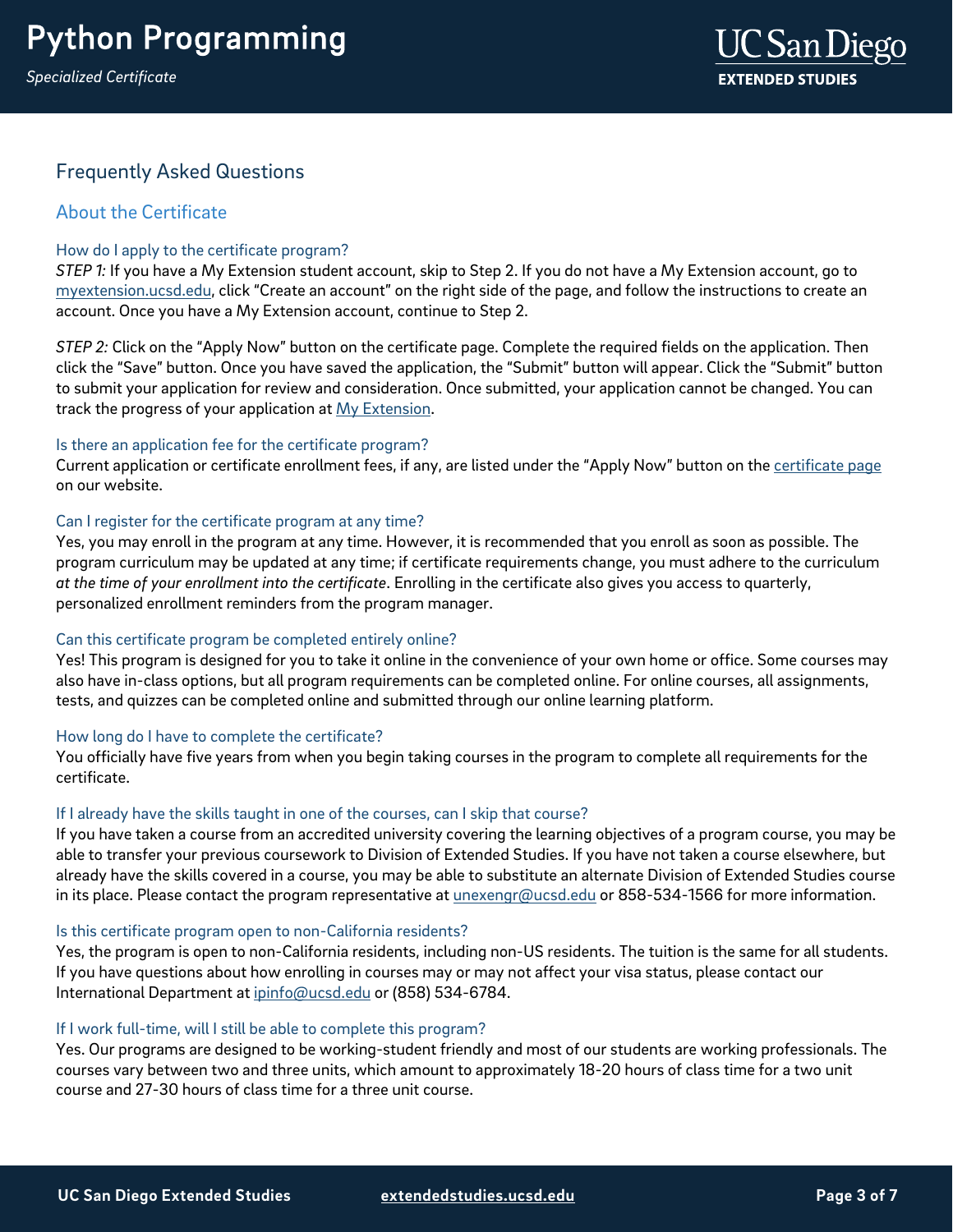## Is the program accredited?

UC San Diego is accredited by the Western Association of Schools and Colleges (WASC). UC San Diego Division of Extended Studies — like all other UC San Diego schools, colleges, and departments — is accredited by WASC through the University. All courses and certificate programs offered by UC San Diego Division of Extended Studies have been developed and are administered in accordance with Division of Extended Studies policy and the regulations of the Academic Senate of the University of California.

## Will this program prepare me for a certification exam?

This program is not aligned with any one certification exam. Our programs are designed to provide students with knowledge that will make them valuable in the workforce.

## How do I get my certificate once I have completed the requirements?

When you have paid your certificate fee and successfully completed all program requirements, you will need to request an audit by Student Services. To request an audit:

- In you[r My Extension](https://myextension.ucsd.edu/?utm_source=faqs-pdf&utm_medium=pdf&utm_campaign=bst-rf-engineering) account, click on "My Courses."
- On the right side of the page under "My Certificates," click on the name of the certificate.
- On the right side of the page under "Tools," click on "Request Certificate Audit."
- Complete and submit the form that appears.

Once you have formally submitted your audit request, your certificate will be mailed to the address we have on file for you within ten business days.

## Do you provide job or internship placement?

No, we do not currently offer job placement assistance, internships, or career services assistance.

## Is financial aid available?

- UC San Diego Division of Extended Studies offers continuing education loans through UC Approved Lenders. Each institution offers low competitive interest rates and flexible payment options. You are also encouraged to contact your personal financial institution about possible lending solutions. Direct links to UC Approved Lenders can be found on our website's [Financial Resources](https://extendedstudies.ucsd.edu/student-resources/financial-resources?utm_source=faqs-pdf&utm_medium=pdf&utm_campaign=bst-rf-engineering) page.
- The Employment Development Department (EDD) provides a comprehensive range of employment and training services in partnership with state and local agencies/organizations. More information is available on their website at [edd.ca.gov.](https://edd.ca.gov/)
- Career Centers Located throughout San Diego County offer their communities comprehensive employment and training services benefiting both business and job seekers. More information is available on their website at [workforce.org.](https://workforce.org/)
- [Please click here for information about Veteran's Benefits.](https://extendedstudies.ucsd.edu/student-resources/financial-resources/veterans-education-benefits?utm_source=faqs-pdf&utm_medium=pdf&utm_campaign=bst-rf-engineering)
- Free Application for Federal Student Aid (FAFSA) funds are limited to degree programs only, and cannot be used for courses or certificate fees at UC San Diego Division of Extended Studies.

## About the Courses

## When does course enrollment open for each quarter?

Our classes post to our website and become open for enrollment approximately two months prior to the new quarter starting. If you'd like to get an email reminder you can sign up for our newsletter(s) i[n My Extension,](https://myextension.ucsd.edu/?utm_source=faqs-pdf&utm_medium=pdf&utm_campaign=bst-rf-engineering) under the "Preferences" tab.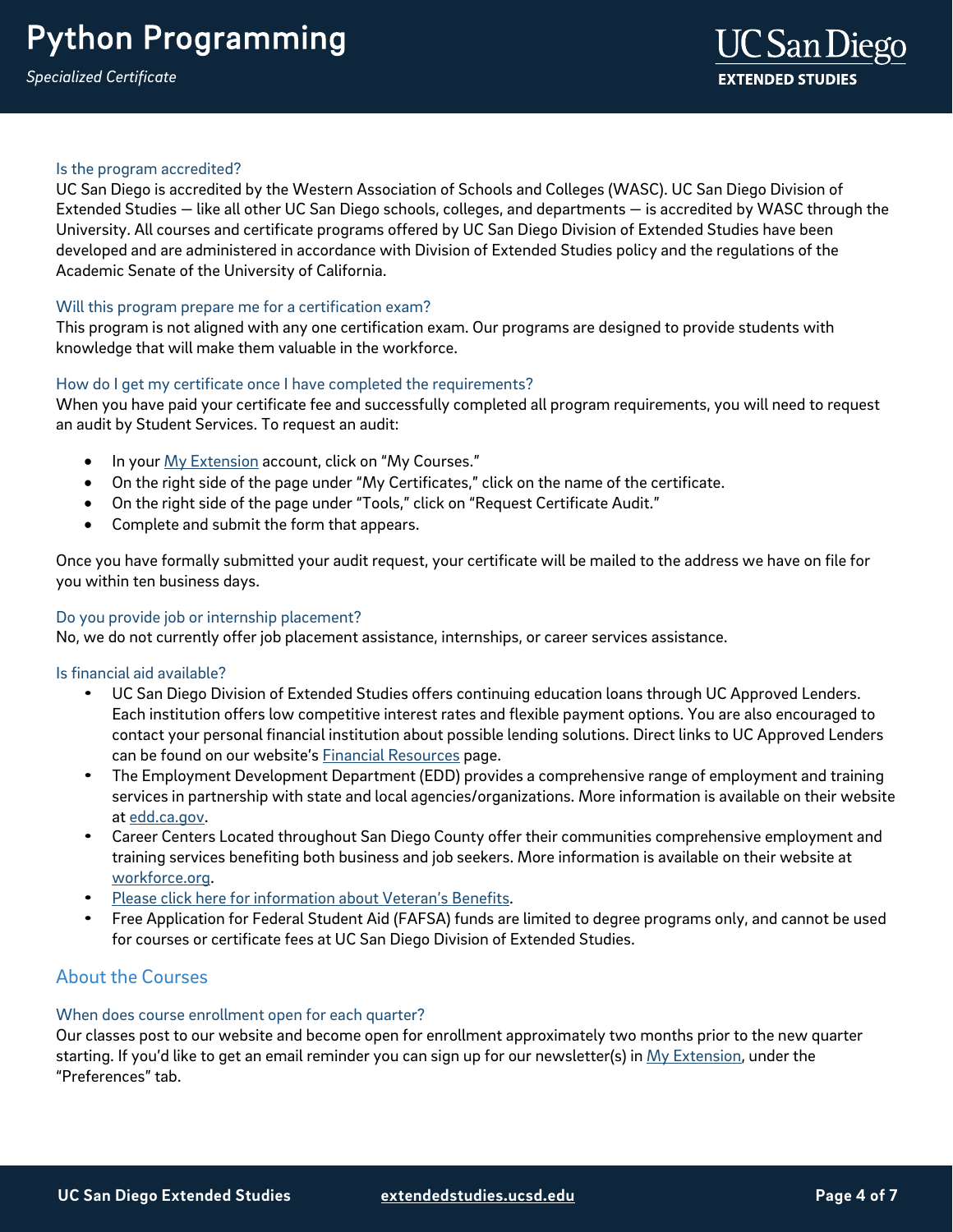## When should Lenroll in a course?

We recommend enrolling as soon as possible, as occasionally classes will reach capacity.

## How do I access my online course?

To access your online course, first login to your My Extension account then choose "My Courses" from the menu. From your list of courses, select the course you would like to access and then click the link that appears in the "Location" section. You will then be redirected to the Learning Management System (LMS) where your course is located.

## Once I have enrolled in a course, when will I get online access to it?

If you have enrolled at least three days before the course begins, you will have access starting on the first day of class. You should receive an email from Student Services with instructions for how to login to the course. If you have enrolled on or after the start date of the course, you will have access to the course within one business day.

## When does enrollment for a course close?

Enrollment in a course may be closed for one or more of the following reasons:

- The course is at capacity. If the course is at capacity you will only be able to join the waitlist. If space becomes available in the course, students on the waitlist are contacted in the order they joined the waitlist.
- The course has progressed to a point where students will no longer be able to make-up missed work and be successful in the course.
- The course is cancelled due to low enrollments.

For all three of these reasons we recommend students enroll early in the courses they are interested in.

## When is the refund deadline for courses?

The refund deadline for courses in this program is typically one week after the start of the course. This allows you to enroll in a course and participate in the course for approximately one week to determine if the course is a good fit. Then, if needed, either you may either transfer your enrollment to a different course or submit a drop request. The exact refund deadline for each section is listed in the section notes on the course page in our website, and you can also find it in [My](https://myextension.ucsd.edu/?utm_source=faqs-pdf&utm_medium=pdf&utm_campaign=bst-rf-engineering)  [Extension](https://myextension.ucsd.edu/?utm_source=faqs-pdf&utm_medium=pdf&utm_campaign=bst-rf-engineering) by clicking on "My Courses" and then the name of the course.

## What are the grading options for courses?

You may take a course for one of three options: Letter Grade, Pass/No Pass, or Not for Credit. If you are taking a course towards a certificate you *must* complete your courses for credit (i.e. Pass/No Pass or Letter Grade) and receive a C-/Pass or higher grade. Grades below a C-, No Pass, and Not for Credit will *not* count towards certificate requirements.

## What kind of credit do I earn?

The courses in this program are post-baccalaureate, professional-level, credit bearing courses. Credit earned in these courses may lead to the award of a formal certificate by UC San Diego Division of Extended Studies or may be applied toward an academic degree or professional credential, *subject to the approval of the receiving institution*. If you wish to transfer credit, it is your responsibility to confer with the receiving institution before enrolling, as each individual academic institution decides whether or not to accept Division of Extended Studies credits.

## Are courses transferrable?

UC San Diego Division of Extended Studies is not a degree granting institution, however many UC San Diego Division of Extended Studies courses can be transferred to other colleges or universities. The transferability of credit is determined solely by the *receiving* institution. You should discuss how your individual courses will transfer with the Office of the Registrar at the receiving institution *prior to enrolling*.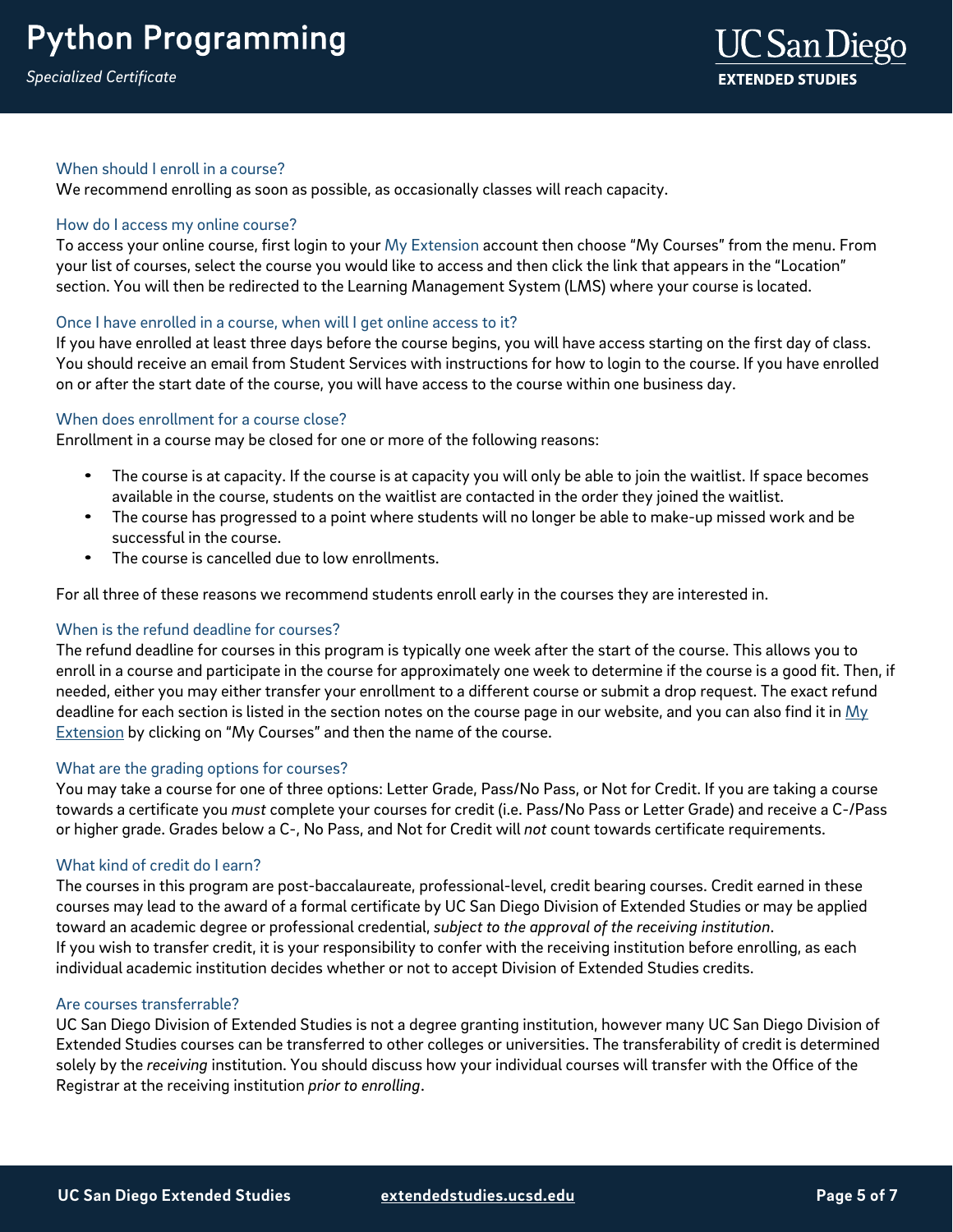## Can I take a course without registering for the certificate?

Yes, you may take any course in this program without registering for the certificate, provided you have fulfilled any and all prerequisites for the course.

## How long is each course?

Two unit courses run for approximately 6-7 weeks; three unit courses run for approximately 8-10 weeks. For exact course dates of upcoming sections, visit the webpage of the course you are interested in taking on our website.

#### When is each course offered?

Please visit the course page on our website to see when courses are typically offered. You can also see a full program schedule by clicking on the "View Schedule" button under the "Courses" section on th[e certificate page](https://extendedstudies.ucsd.edu/courses-and-programs/rf-engineering?utm_source=faqs-pdf&utm_medium=pdf&utm_campaign=bst-rf-engineering) or under the Program Requirements section of this document.

#### How many hours can I expect to spend studying outside of class time?

Each student has their own learning style so this can vary greatly. As a rule of thumb, expect to spend an average of two hours studying for every hour you spend in-class. For online courses, students should plan to spend approximately 8-10 hours per week viewing lectures and completing coursework.

#### How are online classes formatted?

The online courses are asynchronous: they have a start and end date but all the lessons are uploaded our online learning management system, so you can learn at your own pace. There are no face-to-face class sessions. However, please be aware that you may have weekly assignments, quizzes, or tests that are due on specific dates.

## What are the instructors' credentials?

The program courses are taught by seasoned professionals and overseen by an advisory board of leaders in the field. You can view the advisor list under the "Advisors" section on the [certificate page.](https://extendedstudies.ucsd.edu/courses-and-programs/rf-engineering?utm_source=faqs-pdf&utm_medium=pdf&utm_campaign=bst-rf-engineering) You can find information about a course instructor, including a biography and credentials, on the course page.

#### How do I communicate with a course instructor if I have a question during the course?

Each instructor has his/her own preferred method of communication and response policy, which will be detailed on the course syllabus. However, most instructors utilize email or the discussion board and will respond within 24-48 hours.

## Will I get any hands-on experience in the program?

Most courses combine theory with hands-on exercises. For more information about practical experience in any course, visit the course page on our website.

#### What are the required textbooks for a course?

Instructors will post the current text requirements and recommendations on the course page on our website. Please note the textbooks requirements are subject to change every quarter and different instructors may require different books, even if they are teaching the same course in the same quarter, so be sure to check the textbook requirements *for the section in which you are enrolling*.

#### Will I be able to order the required textbooks before the class begins?

Yes, you can order the book(s) any time after enrolling in the course. You may order books through the campus bookstore or online retailers, such as Amazon.com.

After I enroll in a course, how can I retrieve a receipt or enrollment verification for my records? Login to your [My Extension](https://myextension.ucsd.edu/?utm_source=faqs-pdf&utm_medium=pdf&utm_campaign=bst-rf-engineering) account and select "Documents" as the top of the page.